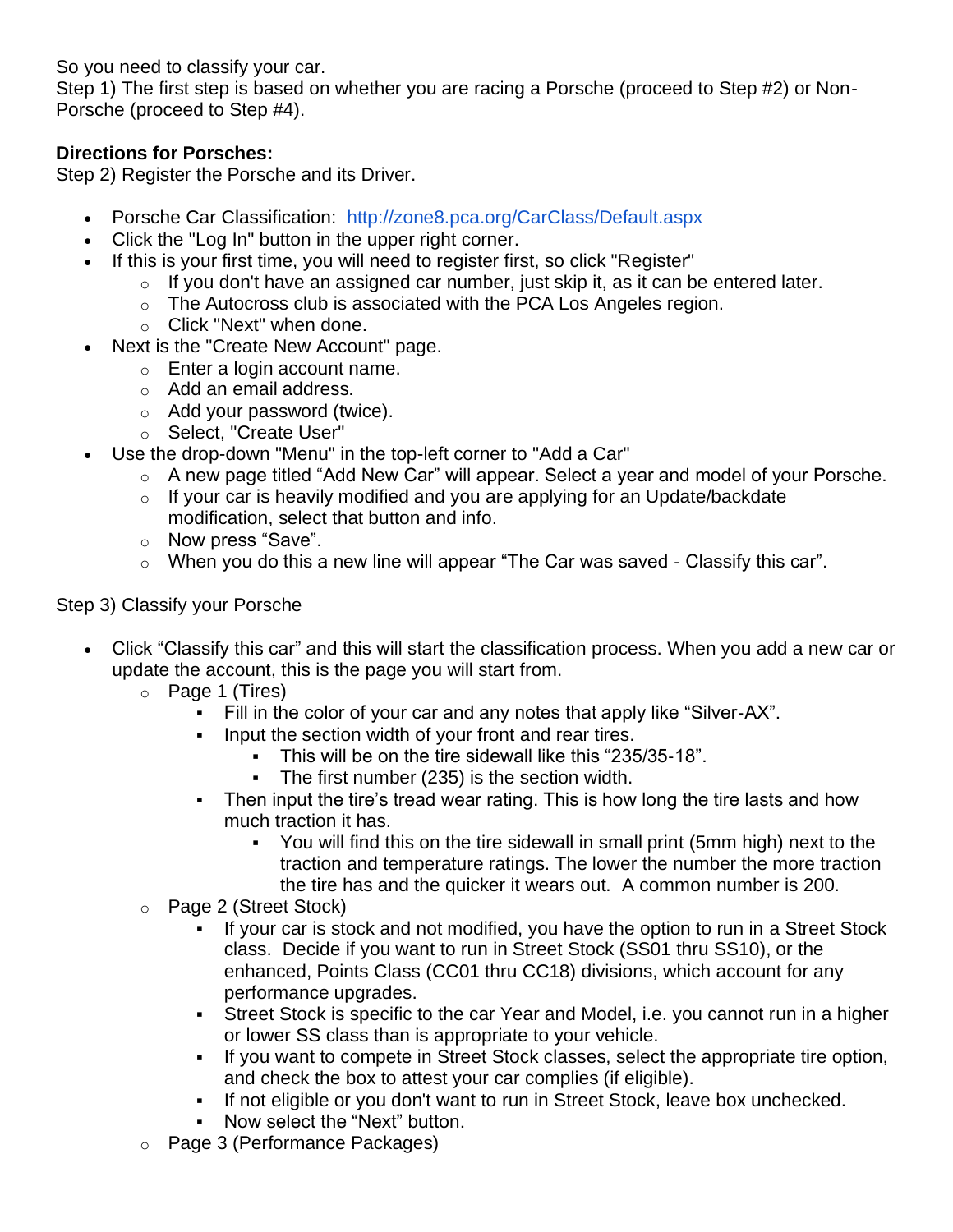- Read the questions and select the ones that apply concerning track and suspension modifications and PASM.
- Questions with a "more" tab will offer additional detail to help you decide if this modification applies to you.
- When done click "Next".
- $\circ$  Pages 4 & 5 (Suspension & Brakes)
	- **Read the questions and select the ones that apply concerning springs, sway** bars, shocks and brakes.
	- See discount packages. If you have a special performance model that is listed here, select the box that applies.
	- **.** If a box is already selected do not unselect it.
	- When done click "Next".
- o Page 6 (Spoilers, Drivetrain and Windshield)
	- Read the questions and select the ones that apply concerning Spoilers, Drivetrain and Windshield.
	- If Limited slip differential is already selected, do not unselect it.
	- When done click "Next".
- o Page 7 (Intake, Engine, Exhaust & Weight)
	- In this top section mark all Intake, Engine & Exhaust modifications that apply.
	- Or if you have a car that has some of these modifications but they are not optimized, you have the choice of using a dyno number instead of the specified points penalty number. An example would be where a non‐stock camshaft was installed (50‐points) but this only netted an additional 20 H.P. (35 points). It would then be more advantageous to dyno the car instead of taking the bulk modification points.
	- If you do use the dyno option, you must be sure to take a filled-out dyno certification sheet when the car is tested. Get the dyno certification form here: [http://www.zone8.org/assets/docs/Z8DynoCert.pdf.](http://www.zone8.org/assets/docs/Z8DynoCert.pdf)
	- You must make 3 dyno runs and take an average of the three top HP runs. That is what is printed on the sheet.
	- Then add the weight of your car if it has been reduced more than 1.5% of curb weight.
	- **•** This is with all fluids in the car and no driver.
	- Now click the "Finish" tab (VERY IMPORTANT you will have wasted your time if you do not complete this step).
- o Page 8 (View Car Info)
	- This page gives you all your classification info on one page.
	- See your Class, Base points, Performance Equipment (PE) points, Tire Size points, and required safety equipment.
	- See the final section titled: Required safety equipment based on performance equipment points.
	- **•** The items listed in red are the safety equipment you will be required to have in order to run the event. No additional Performance Points are added for Safety Equipment.
	- You will need your Class to register for Autocross (AX) and all of these to register for Driver's Education / Time-Trial (DE/TT).

## **Directions for Non-Porsches:**

Step 4) Register the Car and its Driver.

• Non-Porsche (i.e. X-Class) Car Classification: [http://pca-calc.benjaminfulton.com](http://pca-calc.benjaminfulton.com/)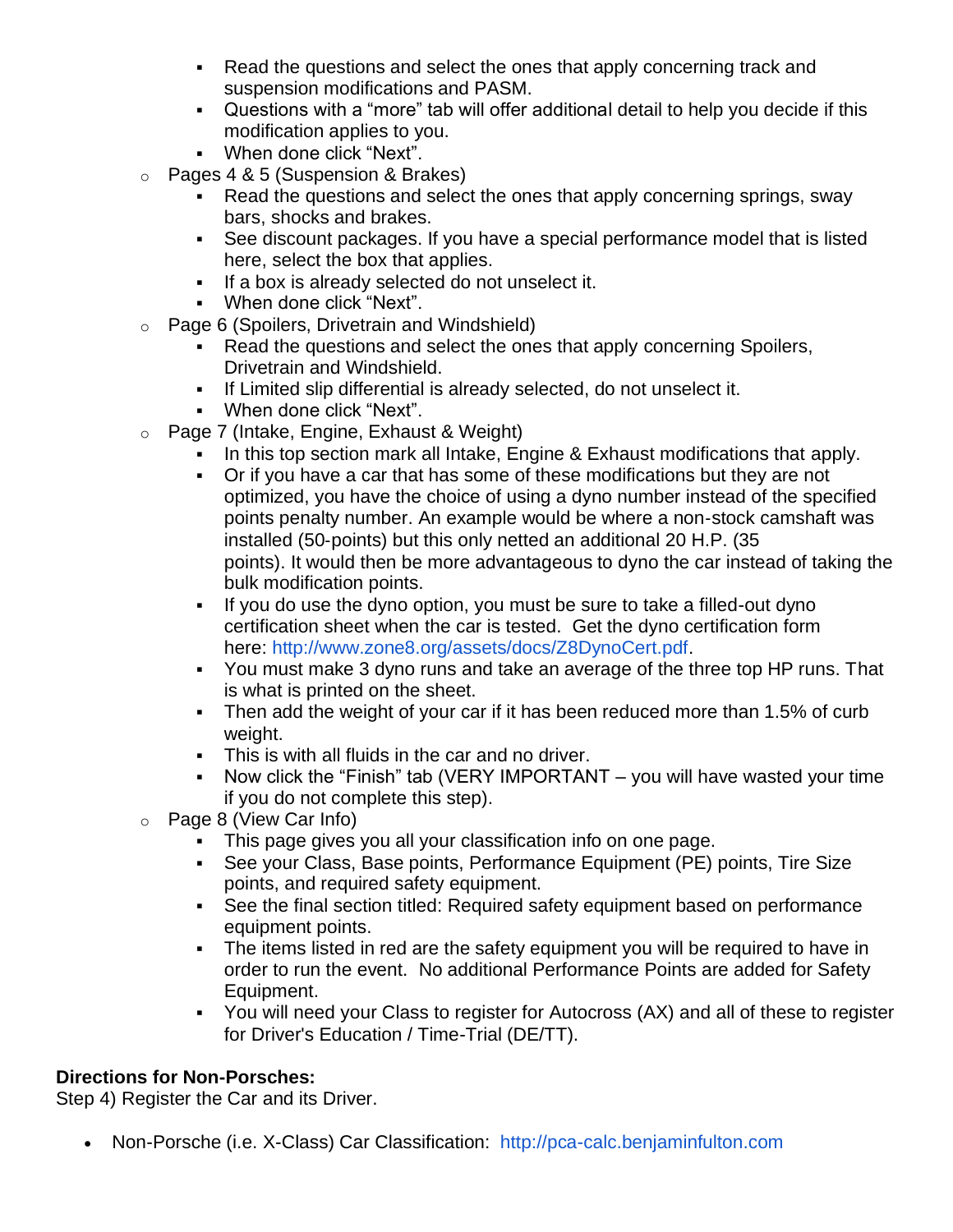- $\circ$  The X-Class Car Calculator determines an equivalent Base + Performance Points so that Non-Porsches can compete within the same classes as Porsches (i.e. CC01 thru CC18).
- Click the "Log In" button in the upper right corner.
	- o If this is your first time, you will need to first, create a new user account, so click "Sign Up -->"
- After you've logged in, click "Create" to Add a new car to your garage and enter the following information:
	- o Page 1 (Basic Car Properties)
		- Year / Make / Model / Color
		- Curb weight (this is with all fluids in the car and no driver). Use Google to lookup the car make, year, and exact model if needed.
		- **EXECT** Factory rated HP or measured at the crank
			- If stock, use Google / Wikipedia to look-up the factory rated HP at the crank.
			- If you have modified your car to increase power output, you can enter the increased crank hp here.
		- **Front & Rear Wheel Width**

For wheel width, Google will tell you the OEM wheel widths if you know your car's options. Example: A Google search for "2015 VW Golf R OEM wheel specs" yields 19x8 et50 square. This means it's a 19" diameter wheel that is 8" wide and has an offset of 50mm. The square setup means the same wheel is run on the front and rear of the car. Therefore 8" is the width that should be entered into the calculator. You can also measure the width with a ruler or yardstick through the spokes as they're only ever in 0.5" increments for width.

If the driver has aftermarket wheels on the car then they need to list those widths.

- Click "Save"
- o You'll be returned to your Garage where your Car will be listed. Click "Edit" to continue its classification.
- o Scroll to the bottom and "Edit" the Tires.
- o Page 2 (Tires)
	- **.** Input the section width of your front and rear tires.
		- This will be on the tire sidewall like this "235/35‐18".
		- The first number (235) is the section width.
	- Then input the tire's tread wear rating. This is how long the tire lasts and how much traction it has.
		- You will find this on the tire sidewall in small print (5mm high) next to the traction and temperature ratings. The lower the number the more traction the tire has and the quicker it wears out. A common number is 200.
	- Check the box if your tires are (Department of Transportation) DOT rated (i.e. approved for road use). Leaving this unchecked implies they are racing tires (i.e. Hoosier slicks)
	- Click "Save"
	- Scroll to the bottom and click "Edit" Performance Upgrades.
- o Page 3 (Upgrades)
	- Check the boxes for all applicable items.
	- If you modified your car to increase power output, AND you entered your car's increased crank hp under the "Basic Car Properties" you should NOT check the power modification boxes for additional Performance Points (i.e. Induction system modifications thru Exhaust Manifold or Headers).